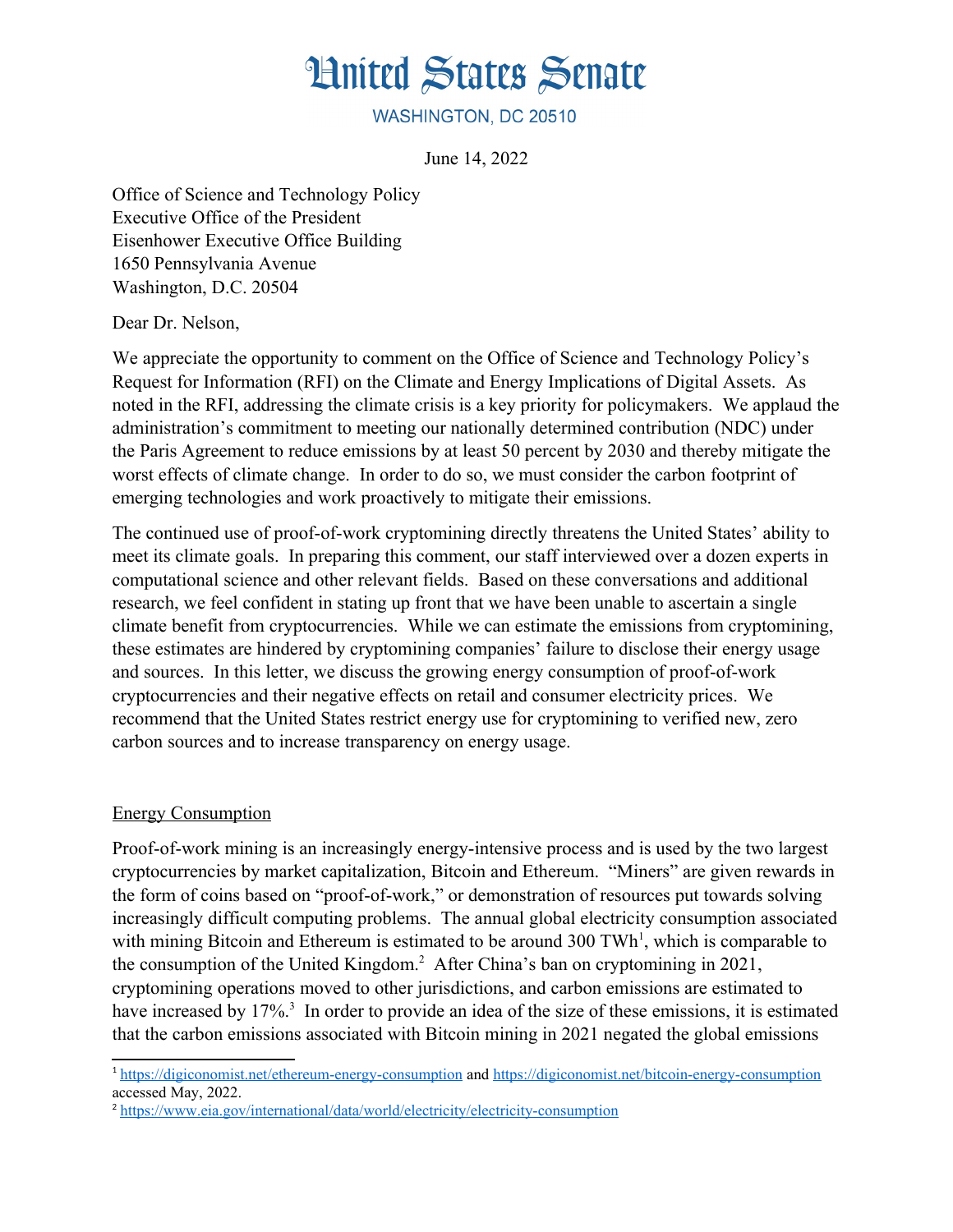reductions from the uptake of electric vehicles.<sup>4</sup> If nothing changes, and cryptocurrency mining continues to increase, we run the risk that the emissions associated with this mining negate our transition to a clean energy future.

The United States is now the most popular country for cryptomining. The Cambridge Bitcoin Electricity Consumption Index, which is based on voluntary disclosures from four mining pools representing less than half of the network's activity, now estimates that 35% of global mining is in the United States compared with  $4\%$  in August 2020.<sup>5</sup>

The need for inexpensive, reliable energy to power cryptomining facilities had led to the revival of fossil fuel plants, making it harder to reach our climate goals. In one case, a coal-fired power plant located in Dresden, New York was slated for closure, but was then purchased and converted to natural gas which now powers Bitcoin mining.<sup>6</sup> A draft report by the New York State Climate Action Council, a committee that was established to develop a scoping plan and recommendations that are to be incorporated into the state energy plan, states that using fossil fuels and the additional electricity load to power cryptomining "could make it more difficult to meet [New York State's] Climate Act's zero carbon electricity requirement by 2040."<sup>7</sup>

Cryptomining also increases the stress on the electricity grid. Cryptocurrency boosters typically argue that cryptocurrency mining rigs, the computing system used for mining, can be considered a battery and help stabilize the grid. This is a deeply flawed analogy in that a true battery stores and releases energy rather than increasing the demand on the grid itself. In Texas, the Electric Reliability Council of Texas (ERCOT) introduced a new interim large load interconnection process<sup>8</sup> for new load interconnection requests, mainly applicable to cryptominers seeking to bring their facilities online before Bitcoin halves the reward value for mining in 2024. ERCOT expects electricity demand to increase by 6 GW, the equivalent of powering every home in Houston, within the next 12 to 15 months. They've received inquiries from cryptominers seeking to join the grid whose projects would consume 17 GW by 2026, or the equivalent of two and a half New York Cities. While some cryptocurrency mining operations have started to enroll in flexible load programs, agreeing to curtail operations as directed by ERCOT, this does not address the burden of significant additional load on an already stressed grid.

#### Inadequate transparency

<sup>&</sup>lt;sup>3</sup> de Vries, Alex and Galldersdorfer, Ulrich, and Klaaßen, Lena and Stoll, Christian, "Revisiting Bitcoin's carbon footprint," *Joule* 6 (3) 498-502

<sup>&</sup>lt;sup>4</sup> de Vries, Alex and Galldersdorfer, Ulrich, and Klaaßen, Lena and Stoll, Christian, 2021. "The true costs of digital currencies: Exploring impact beyond energy use." *One Earth* 786-789.

<sup>&</sup>lt;sup>5</sup> https://ccaf.io/cbeci/mining\_map

<sup>6</sup> Grist, "This power plant stopped burning fossil fuels. Then Bitcoin came along," Jessica McKenzie, May 06, 2021, https://grist.org/technology/bitcoin-greenidge-seneca-lake-cryptocurrency/.; The Chronicle-Express, "Power plant to add data center," John Christensen, July 31, 2019, https://www.chronicleexpress.com/story/news/2019/07/31/powerplant-to-add-data/4575073007/.

<sup>&</sup>lt;sup>7</sup> https://climate.ny.gov/Our-Climate-Act/Draft-Scoping-Plan

<sup>&</sup>lt;sup>8</sup> https://www.ercot.com/calendar/event?id=1649295264273

<sup>&</sup>lt;sup>9</sup> https://techxplore.com/news/2022-04-crypto-miners-electricity-texas-equal.html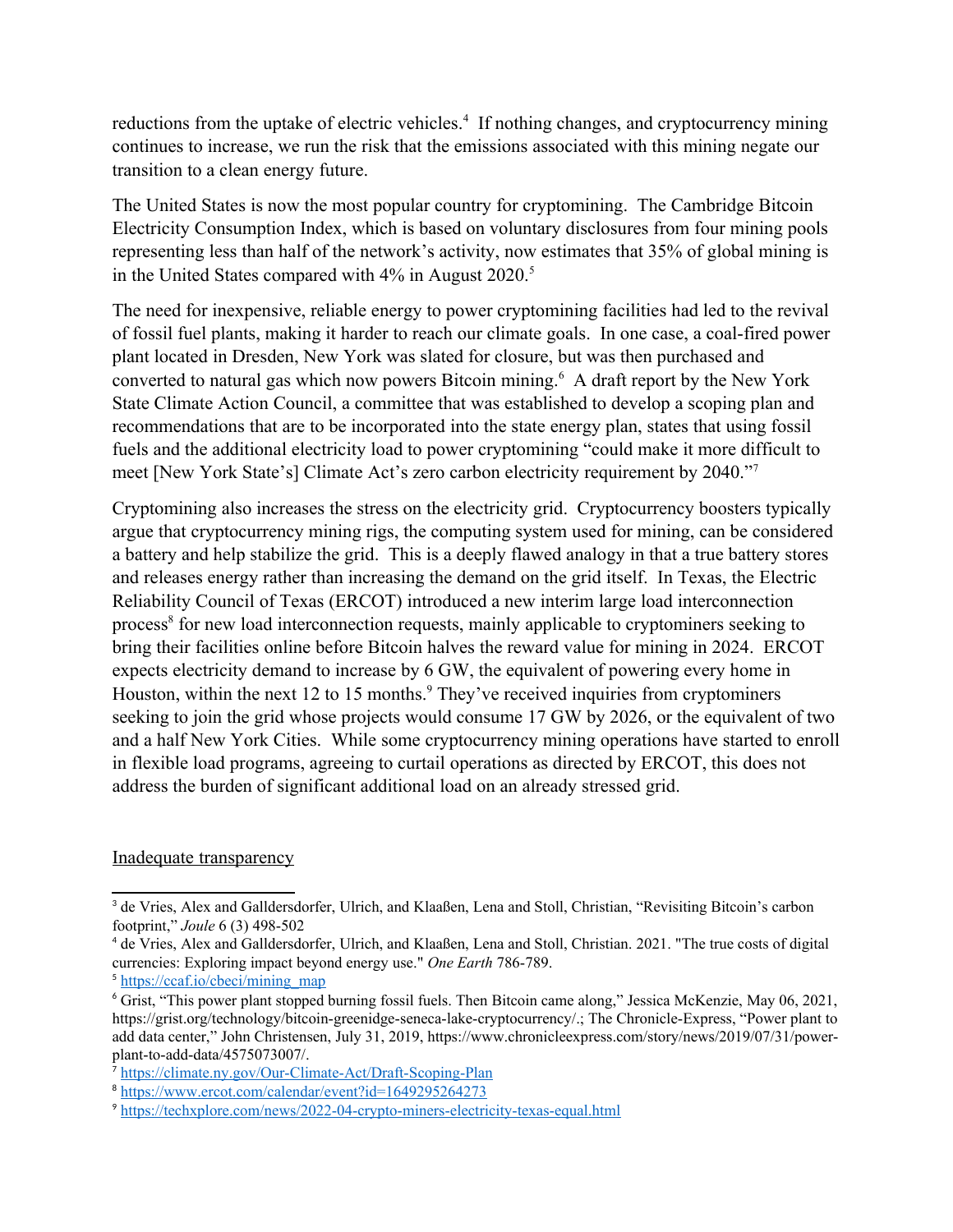Cryptocurrency mining companies currently do not disclose detailed information about their energy usage, inhibiting a thorough assessment of their carbon footprint. While the Bitcoin Mining Council's reports emphasize their use of renewables, as of Q4 2021, the Council does not represent a majority of global mining efforts.<sup>10</sup> The April 2022 Intergovernmental Panel on Climate Change Sixth Assessment Working Group III underscores "considerable uncertainty exists surrounding the energy use" and "while it is clear that the energy requirements of global Bitcoin mining have grown significantly since 2017, recent literature indicates a wide range of estimates for 2020 (47 TWh to 125 TWh) due to data gaps and differences in modelling approaches."11 The Cambridge Center for Alternative Finance relies on voluntary disclosures from four mining groups. This includes Foundry USA, which provides some public data but represent less than 20% of the estimated hashrate, a measure of the computational power per second, in the United States.

While it is in the interest of cryptominers to brand themselves as "green" and "eco-friendly" in appealing to a broader consumer base, these claims cannot be verified due to lack of transparency that characterizes most cryptocurrency mining companies. They are also at odds with abundant anecdotal evidence suggesting that many cryptocurrency mining operations in the U.S. and overseas are powered by electricity produced from combusting fossil fuels. For example, Sierra Club researchers could not find any cryptomining contracts for renewable energy, instead the publicly available documents were all for carbon intensive energy sources.<sup>12</sup>

## Effects on consumer and retail rates

The increased electricity demand associated with cryptocurrency mining is already negatively affecting consumers, who must pay higher energy prices. Following the arrival of cryptomining operations in upstate New York, small businesses and local residents paid \$79 million and \$165 million extra annually for electricity, respectively.<sup>13</sup> Although local governments could generate some increased tax revenue from cryptocurrency mining operations, this increased revenue only equals 15% of the increased electricity costs to local businesses and residents. Moreover, some state and local governments are providing tax incentives to lure cryptocurrency mining operations. For example, tax incentives could cost Kentucky taxpayers \$9 million annually in foregone revenue. $^{14}$ 

<sup>10</sup> https://bitcoinminingcouncil.com/wp-content/uploads/2022/01/2022.01.18-BMC-Q4-2021.pdf

<sup>&</sup>lt;sup>11</sup> https://report.ipcc.ch/ar6wg3/pdf/IPCC\_AR6\_WGIII\_FinalDraft\_FullReport.pdf

<sup>&</sup>lt;sup>12</sup> Data compiled by Sierra Club https://twitter.com/J\_I\_Fisher/status/1524059668745625602?

 $s=20$ &t=cIwSRbJJvSDOCH0PV5w9Gg; Appendix to Sierra Club comments to OSTP, May 9, 2022 <sup>13</sup> Benetton, Matteo and Compiani, Giovanni and Morse, Adair, When Cryptomining Comes to Town: High Electricity-Use Spillovers to the Local Economy (May 14, 2021). Available at SSRN: https://ssrn.com/abstract=3779720 or http://dx.doi.org/10.2139/ssrn.3779720

<sup>&</sup>lt;sup>14</sup> Coal to crypto: The gold rush bringing bitcoin miners to Kentucky by Avi Asher-Schapiro, Thomson Reuters Foundation, https://www.reuters.com/article/usa-bitcoin-environment/update-1-insight-coal-to-crypto-the-gold-rushbringing-bitcoin-miners-to-kentucky-idUKL5N2VO4WT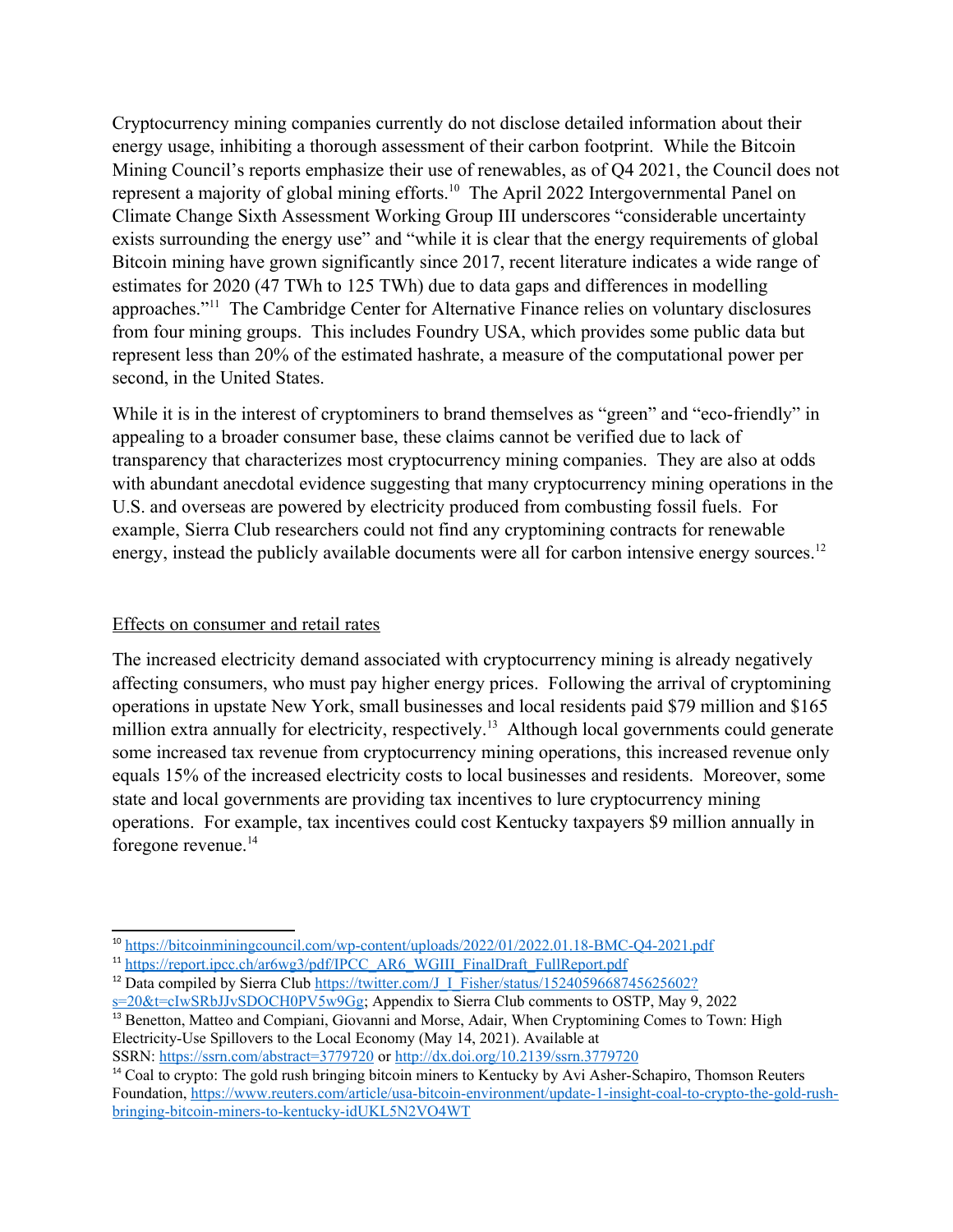While cryptocurrency mining companies promise jobs, these benefits have not manifested.<sup>15</sup> In January 2022, Fitch Ratings Inc., one of the "Big Three" credit rating systems, stated that cryptocurrency mining operations "typically bring in very little additional economic benefits…to a local economy."<sup>16</sup>

## Outlook and policy recommendations

Proof-of-work cryptocurrencies' reliance on carbon intensive energy sources is a global problem. Miners can simply move to a different jurisdiction to avoid a particular country's regulations. As illustrated by the consequences of China's ban, some of these displaced cryptocurrency mining operations may wind up being powered by more carbon intensive sources of electricity. At the same time, our electricity grid and local communities are already facing significant negative consequences from cryptocurrency mining operations.

Alternative validation mechanisms, including proof-of-stake, are estimated to greatly reduce the energy consumption of cryptocurrency. While many newer cryptocurrencies are using proof-ofstake, proof-of-work cryptocurrencies still dominate the marketplace. There may be technical challenges in adapting a cryptocurrency's codebase to a new validation mechanism cannot be underestimated.<sup>17</sup> Ethereum's transition to proof-of-stake has been promised for over six years, and in April 2022, it was again delayed by several months.<sup>18</sup> Bitcoin has made no indication it has serious plans to do so and mining groups consider the energy consumption is "a feature" that "produce[s] valuable attributes."<sup>19</sup> There is uncertainty in relying on an oft-promised and longdelayed transition to proof-of-stake to address the climate impacts of cryptocurrency and the United States should pursue policy in the near term.

To mitigate the negative environmental effects of proof-of-work mining, the United States should implement policies that drastically reduce if not eliminate emissions from this sector and require transparency from this sector. There are several options to achieve this goal, and we urge you to consider all of them. For example, the federal government could establish a national registry of United States-based cryptomining plants. It could mandate increased transparency and regular disclosures from all cryptomining facilities with respect to their energy sources, emissions, and metering agreements with local utilities. Another option would be to introduce energy efficiency standard for cryptomining facilities. The United States could direct all domestic cryptomining operations be powered exclusively by verified new, zero-carbon sources of energy or solely rely on excess renewables from extant sources, and partner with other nations to do the same. Engaging with Regional Transmission Operators/Independent System Operators,

 $15$  Ibid.

<sup>16</sup> https://www.fitchratings.com/research/us-public-finance/crypto-mining-poses-challenges-to-public-powerutilities-24-01-2022

<sup>17</sup> https://www.businessinsider.com/greenpeace-chris-larsen-bitcoin-mining-campaign-crypto-community-outlookfalsehoods-2022-3

<sup>18</sup> https://cointelegraph.com/news/ethereum-merge-a-few-months-after-june-dev-clears-up-what-s-going-on <sup>19</sup> Witness Testimony House Committee on Energy and Commerce (January 20, 2022)

https://energycommerce.house.gov/sites/democrats.energycommerce.house.gov/files/documents/Witness Testimony\_Brooks\_OI\_2022.01.20\_0.pdf